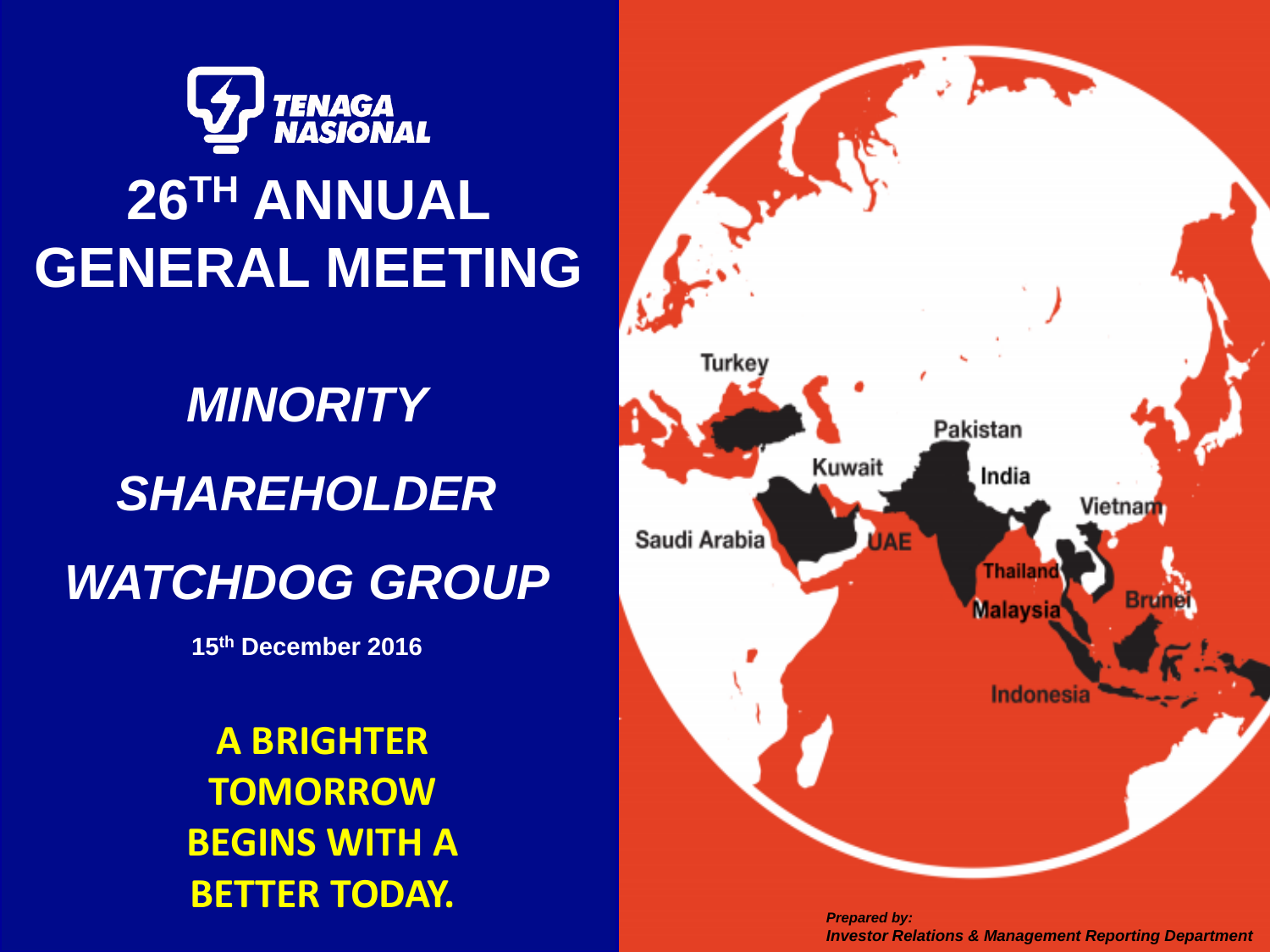



### **Q1**

**The Chairman's Letter to Shareholders and the CEO's Strategic & Operational Review reported that the Imbalance Cost Pass-Through ("ICPT") mechanism as part of a wider regulatory framework called the Incentive Based Regulation ("IBR") would ensure and sustain a stable financial performance for the Company.** 

**With ICPT, the electricity consumers in the Peninsular Malaysia would continue to enjoy ICPT rebates in their monthly electricity bills as a result of savings in fuel and generation costs.**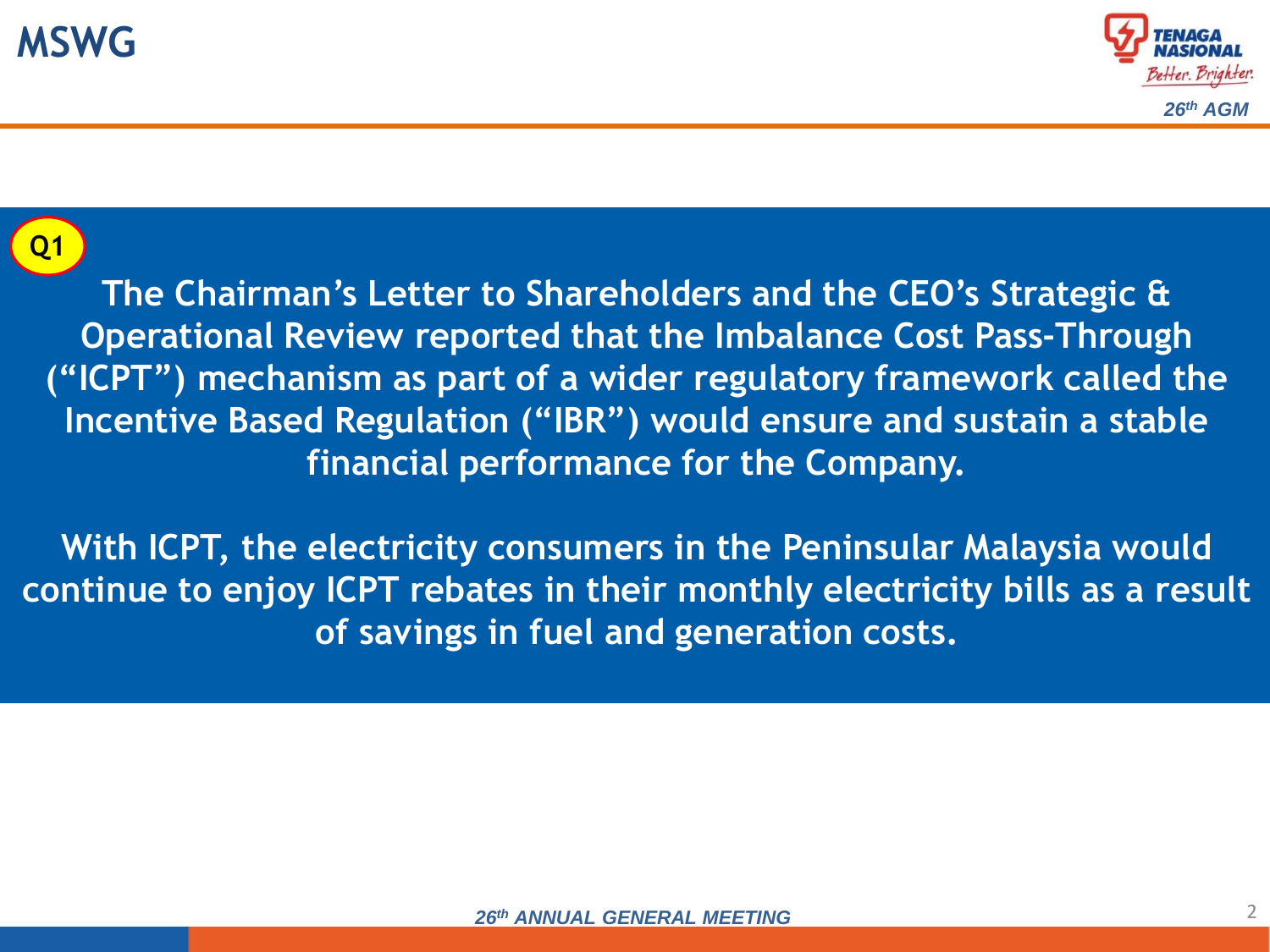# **MSWG**





**Given the impact of ICPT implementation is neutral on TNB's earnings with no effect to its business operations and financial position, how would the Board rationalise its choice as compared with the Fuel Cost Pass-Through (FCPT) mechanism which would allow it to increase tariffs every six months?**

- ICPT is a mechanism under the IBR framework which allows TNB, as the utility, to reflect changes (either an increase or reduction) of the uncontrollable fuel costs in the electricity tariff every 6 months.
- There are two components under ICPT, namely the FCPT and GSCPT as following definition:
	- i. FCPT is the Fuel Cost Pass-Through component, which captures any variation in fuel costs mainly as a result of changes in the fuel prices, fuel quantity and generation mix.
	- ii. GSCPT is Generation Specific Cost Pass-Through component, which captures any variation in other generation specific costs as a result of changes in other costs mainly associated with the Power Purchase and Service Level Agreements (PPAs & SLAs).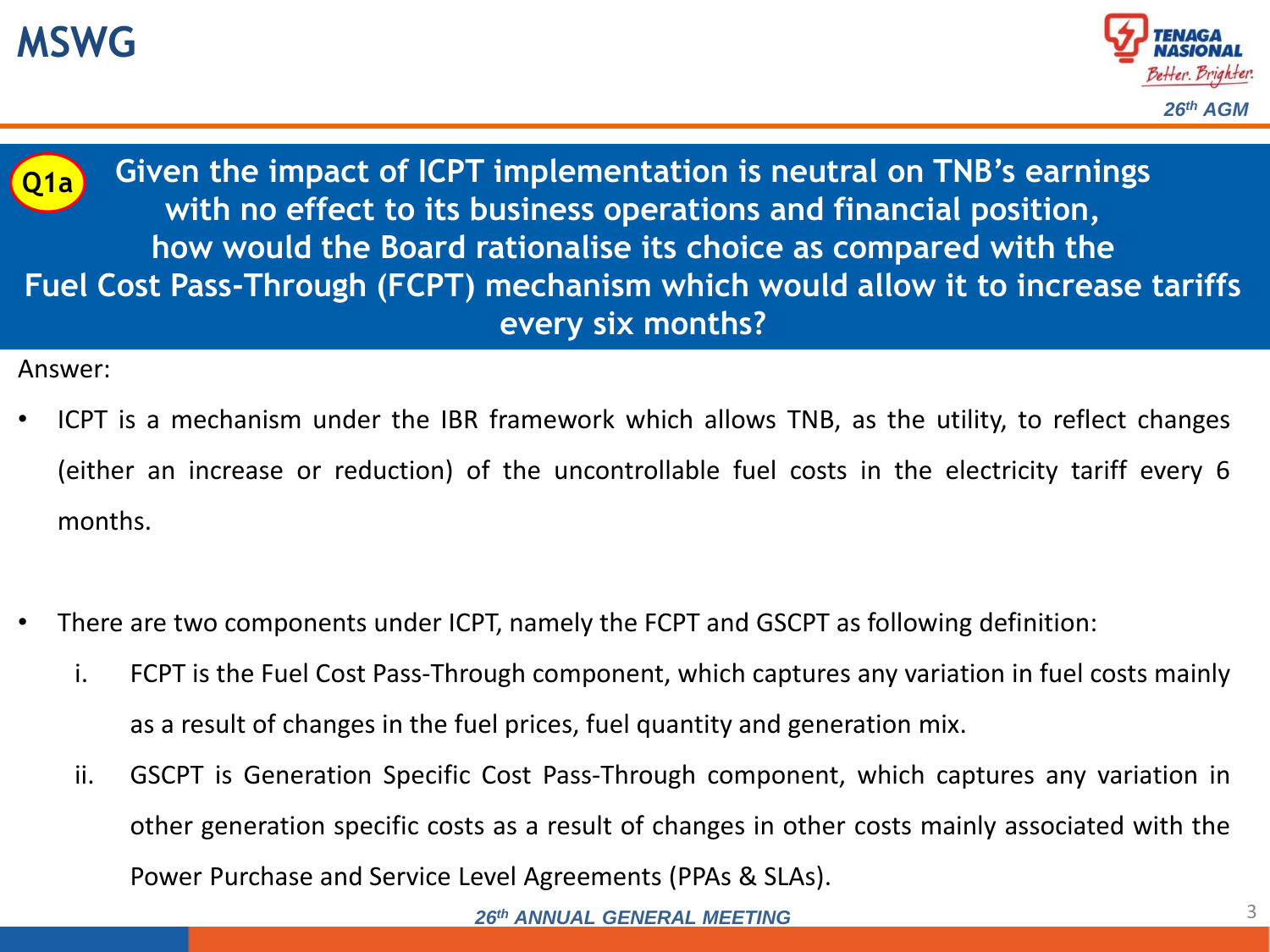# **MSWG**





**Given the impact of ICPT implementation is neutral on TNB's earnings with no effect to its business operations and financial position, how would the Board rationalise its choice as compared with the Fuel Cost Pass-Through (FCPT) mechanism which would allow it to increase tariffs every six months?** *Con't*

- The main objective of ICPT is to ensure that TNB is kept financially neutral, thus:
	- i. any **savings** from the generation costs will be passed through to customers as a **rebate**, and
	- ii. any **additional costs** of generation is allowed to be passed-through to customers as a **surcharge**.
- The ICPT is reviewed every 6 month period and its **subject to Government's approval**.
- As ICPT ensures that TNB earnings remain neutral, the Board rationalisation for any **decision is independent** from ICPT considerations.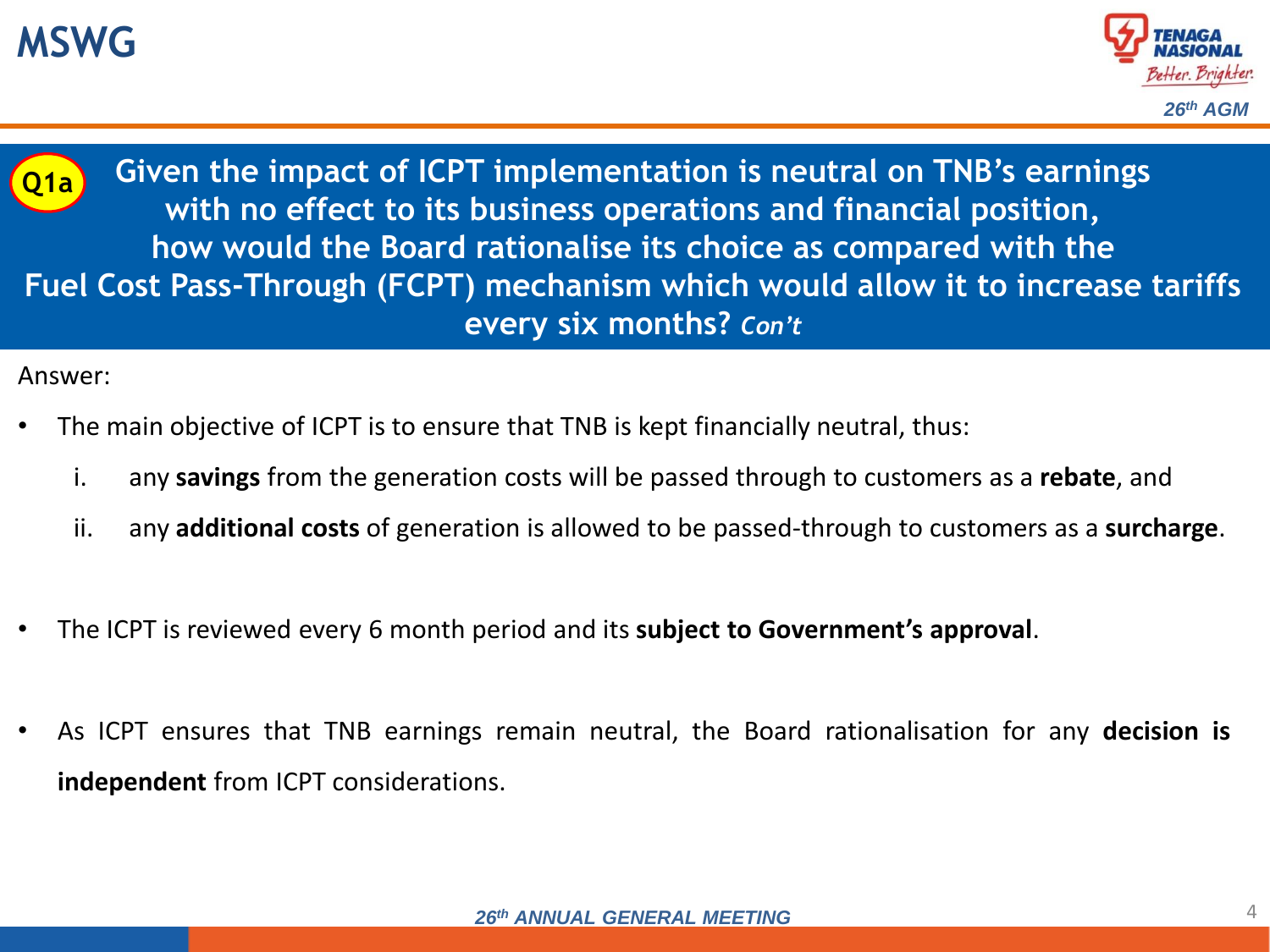





- As long as the Government allow for the ICPT mechanism to be implemented, the Company will be protected and will remain neutral against the uncontrollable fuel price volatility and variance in the generation costs.
- Under the current ICPT mechanism, the fuel subsidy rationalisation plan by the Government will have neutral impact to the Company, as the removal of the fuel subsidy will be passed-through.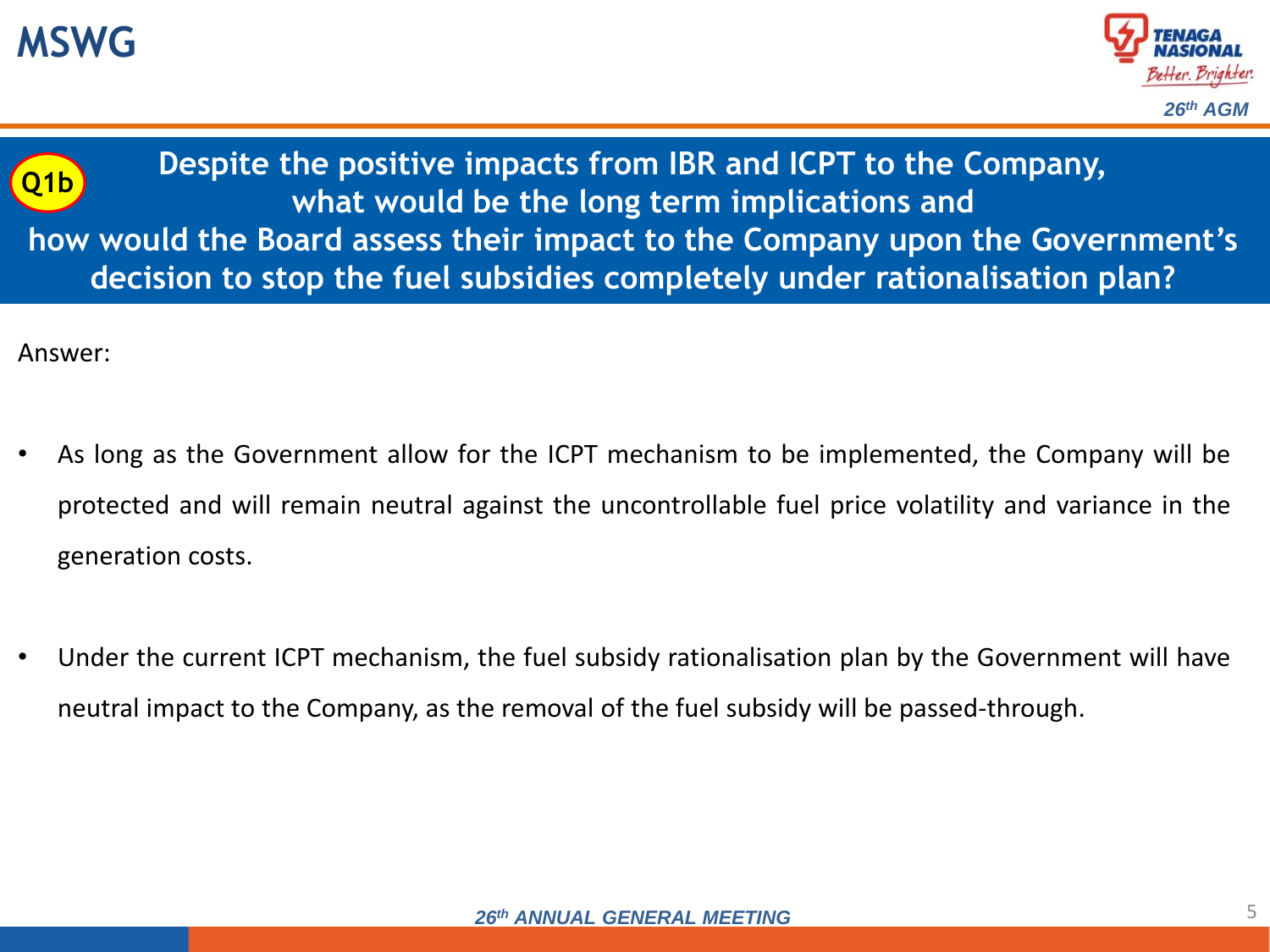# **MSWG**





**What would be the Board's perspectives when reviewing ICPT rebates through managing fuel cost imbalance as compared to possible savings that could be earned via the Company's Power Purchase Agreements with various independent parties over the longer term?**

- Any possible savings earned via the Company PPA with various independent parties over the long term will be reflected in the electricity base tariff charged to the customers. This base tariff is being set for every Regulatory Period (currently on a 3-years term).
- Any variance in the fuel and generation cost from the base tariff, will be passed-through to the customers via the ICPT mechanism on a 6 monthly review.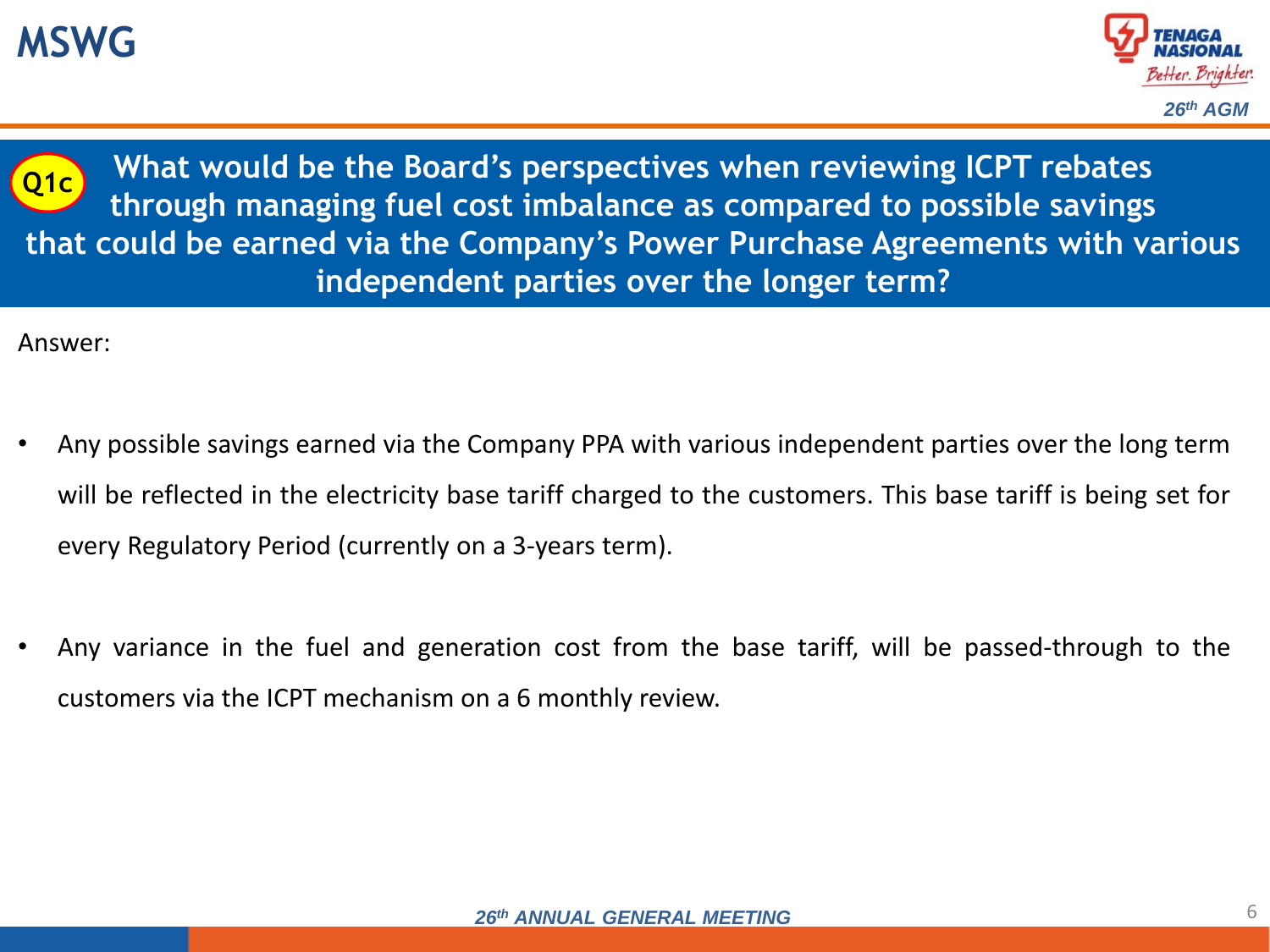

**Are there any fuel-efficient technologies and renewable energies/renewable fuels that the Board could have envisioned in its Strategic Plan (2015-2025) as part of the Group's material sustainability issues amid its current mixed portfolio of coal-fired power plants and gas-fired power plants? What are the likely options in the event of a displacement of such fuels? Q1d**

- The Generation Development Plan is approved by the Planning and Implementation Committee for Electricity Supply and Tariff (JPPPET). This will into consideration the overall fuel mix including renewable energy and fuel supply security to ensure a reliable electricity supply to the nation.
- For participation in generation development, the Energy Commission (EC) will take into consideration competitive bidding exercise and conditional award to potential power plant developers. TNB as a player in the Malaysian generation market will aim to participate in any generation opportunity as sought by the EC.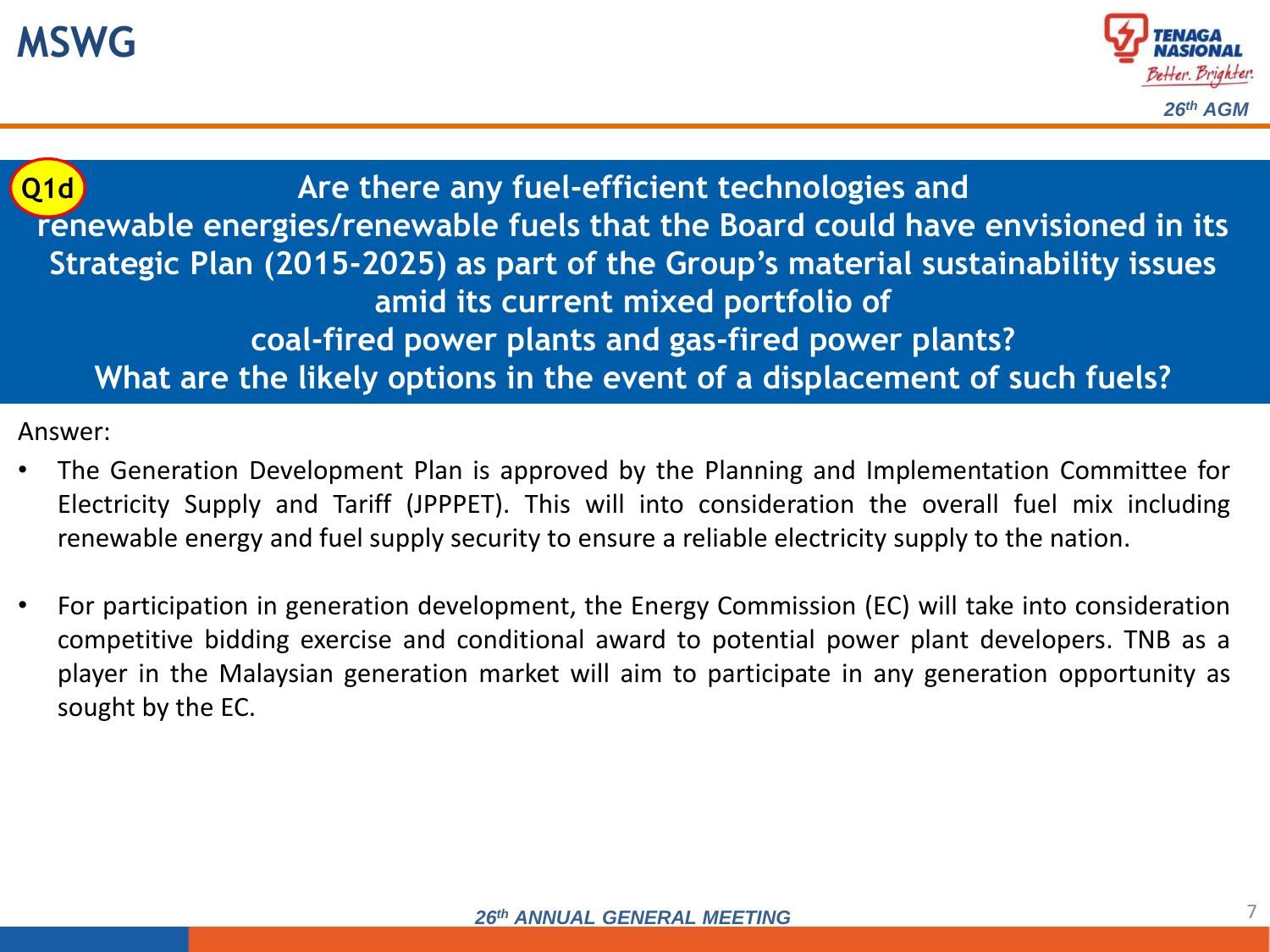

### **Are there any fuel-efficient technologies and renewable energies/renewable fuels that the Board could have envisioned in its Strategic Plan (2015-2025) as part of the Group's material sustainability issues amid its current mixed portfolio of coal-fired power plants and gas-fired power plants? What are the likely options in the event of a displacement of such fuels?** *Con't* **Q1d**

- In adopting fuel efficient and clean technologies, TNB is improving the efficiencies of its thermal power plants by deploying the **latest ultra-supercritical (USC) technology** for new coal power plants and more efficient large combined cycle gas turbine (CCGT) plants. In 2015, TNB adopted and implemented the first USC plant in South East Asia known as Manjung 4 with the capacity of 1,010MW.
- Recently, we have committed to three additional USC plants namely:
	- i. 1,000MW Manjung 5 plant to be commissioned in 2017
	- ii. 2,000MW Jimah East plant to be commissioned in 2019
- TNB is also phasing out inefficient and ageing open cycle gas turbine (OCGT) and CCGT plants. More efficient and economical CCGT power plants, such as Prai and Connaught Bridge power stations have replaced decommissioned first generation power plants which were less efficient.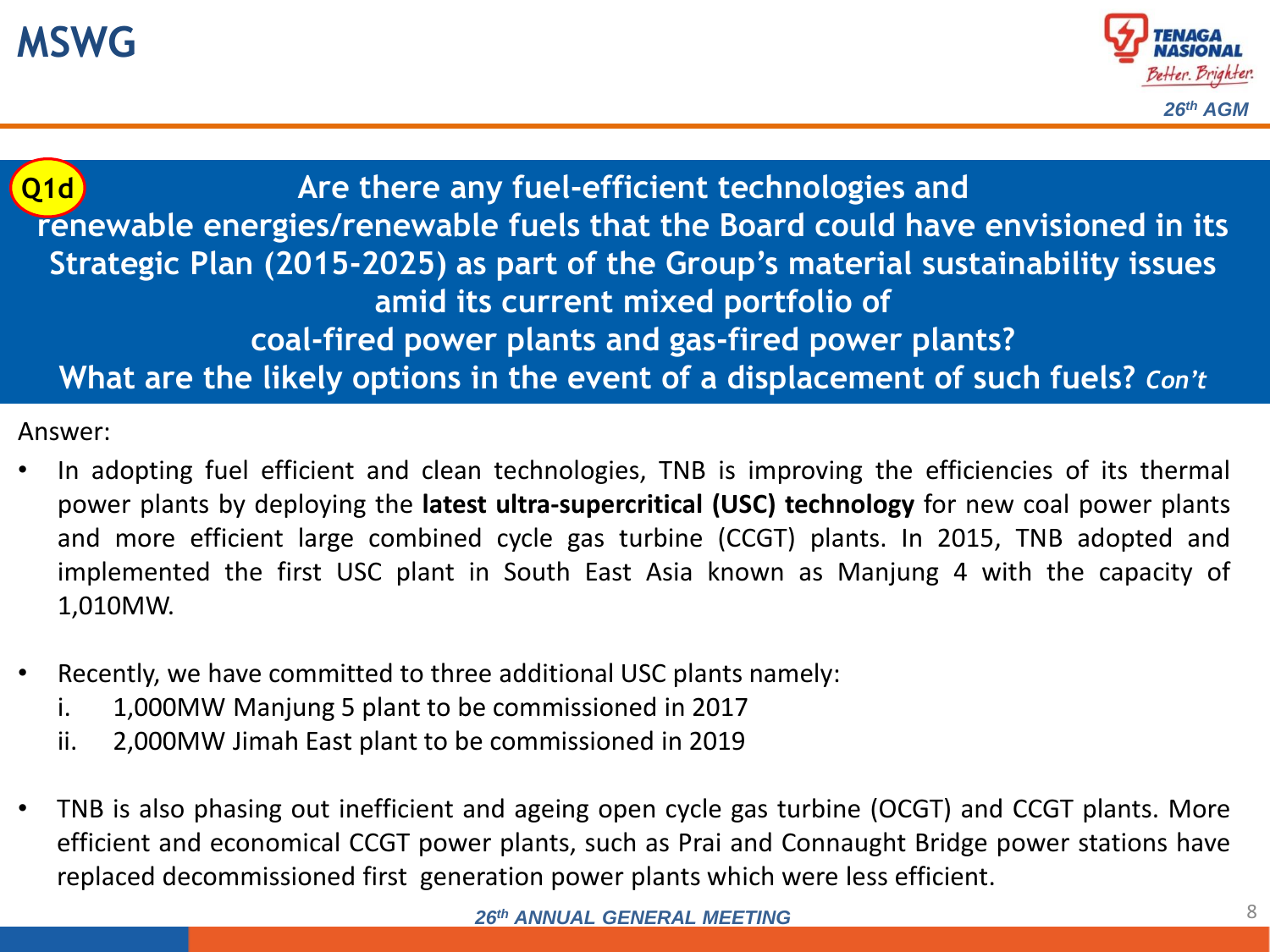

### **Are there any fuel-efficient technologies and renewable energies/renewable fuels that the Board could have envisioned in its Strategic Plan (2015-2025) as part of the Group's material sustainability issues amid its current mixed portfolio of coal-fired power plants and gas-fired power plants? What are the likely options in the event of a displacement of such fuels?** *Con't* **Q1d**

- In medium to long term, TNB generation portfolio will be **in tandem with the nation generation mix.** This will include **coal, gas, hydro and renewable energy (RE) primarily from solar and biomass**. This is in line with government policy to achieve **balance in sustainability elements of Economic, Energy and Environment**. Towards this, TNB is proactively expanding its generation portfolio to include significant generation from renewable energy sources.
- In balancing the nation power generation mix and ensuring reliable power supply, TNB had added new major hydro plants such as Ulu Jelai (186MW) and Hulu Terengganu (250MW). We are also working with relevant stakeholders to build new hydro power plants, namely Nenggiri, Lebir and Telom. These plants will have the dual-purpose of flood mitigation capabilities.
- In addition, TNB via its subsidiary TNB Energy Services (TNBES) had also implemented various low carbon projects such as biomass and biogas pilot projects in joint venture with large plantation partners e.g. Felda for 10MW biomass project in Jengka, Pahang.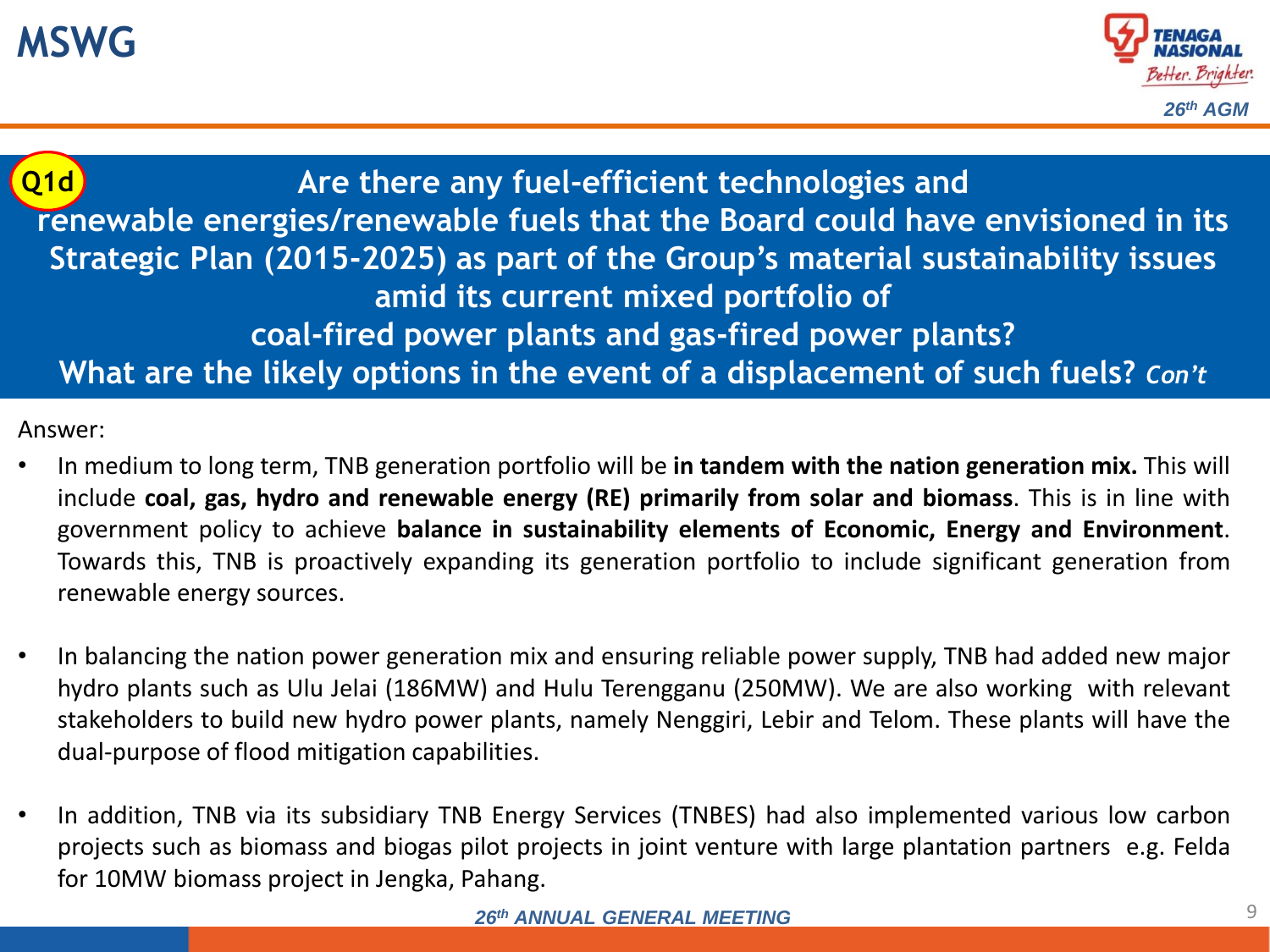

**Are there any fuel-efficient technologies and renewable energies/renewable fuels that the Board could have envisioned in its Strategic Plan (2015-2025) as part of the Group's material sustainability issues amid its current mixed portfolio of coal-fired power plants and gas-fired power plants? What are the likely options in the event of a displacement of such fuels?** *Con't* **Q1d**

- TNB also supports the government initiatives in driving RE adoption in Malaysia through the introduction of various programs such as Feed-in Tariff (FiT) and Net Energy Metering (NEM).
- The FiT, which started in 2012, has led to the commissioning of 5,777 RE projects in Peninsular Malaysia with an installed capacity of about 326MW, as at mid 2016.
- We are actively pursuing local and international opportunities towards a target of total renewable energy generation portfolio of 1,700MW by 2025 under Reimagining TNB plan.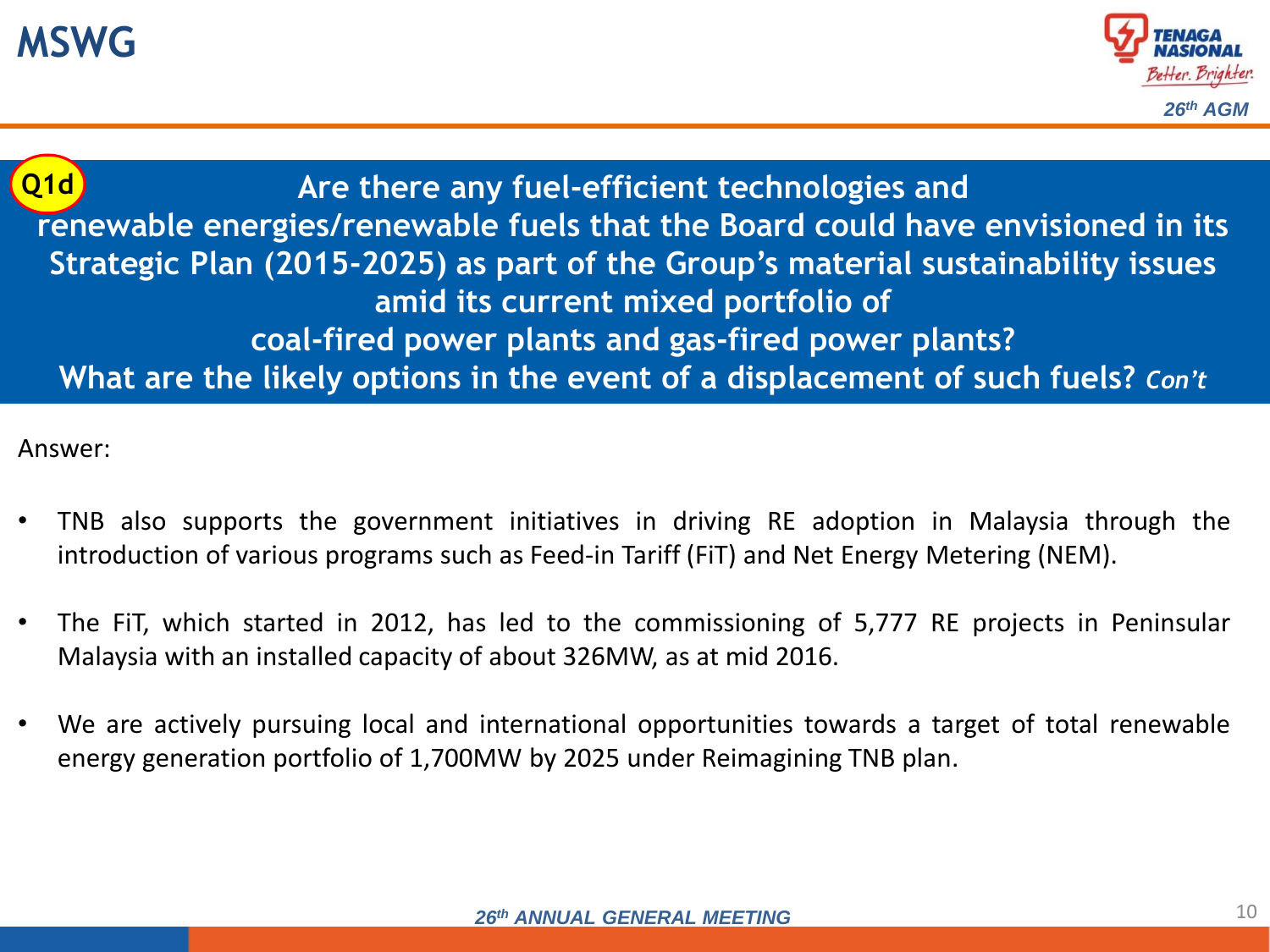



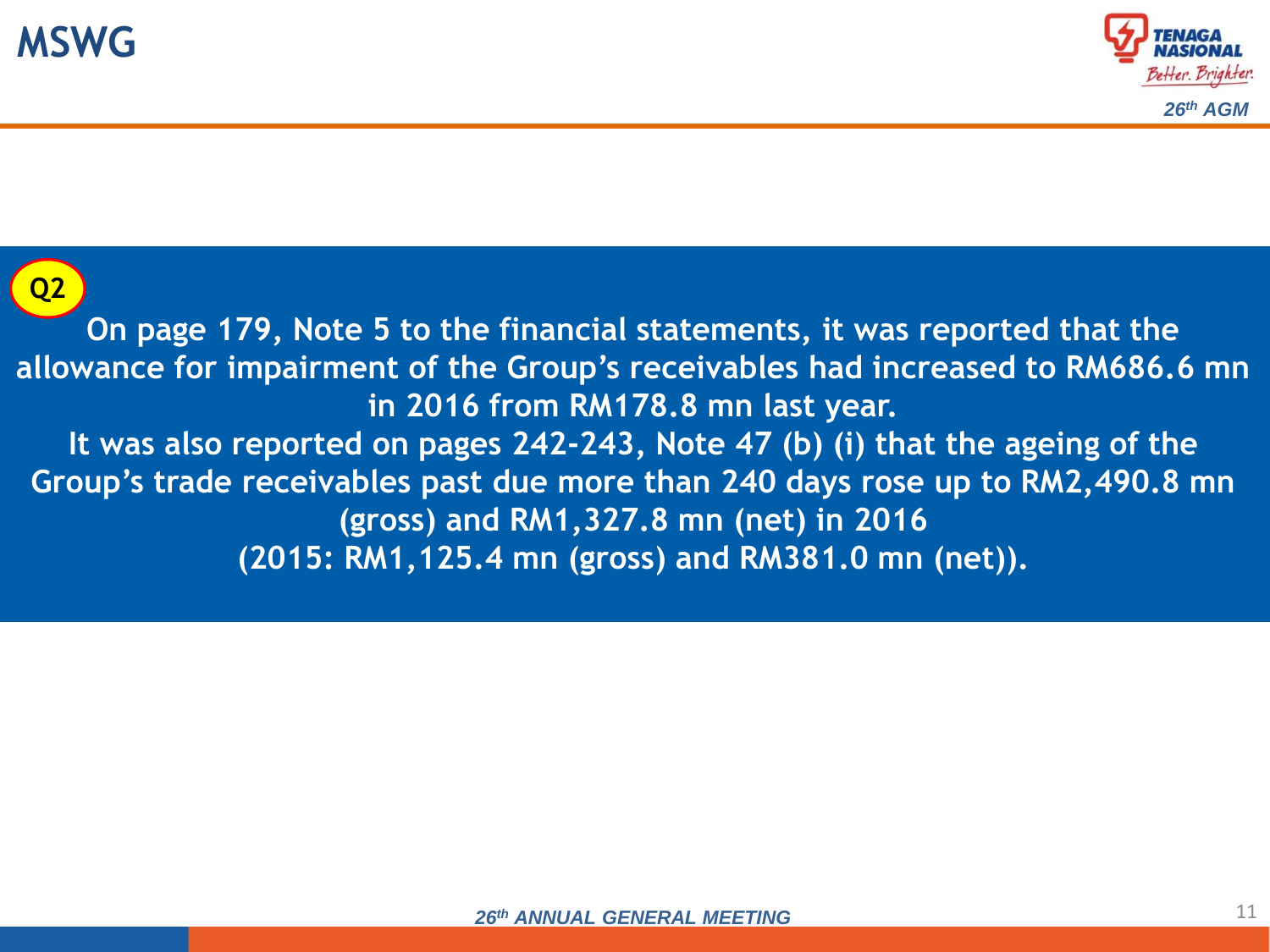





**What were the reasons for the increase in the impairment and increased amount of trade receivables past due more than 240 days?**

- The increase in impairment is primarily due to provision made for Megasteel of RM371.0 million, due to default in the Consent Order. The account has since been disconnected.
- The increase in past due more than 240 days is mainly from large power customers of steel and utility industry. Legal actions have been taken for settlement of these accounts.